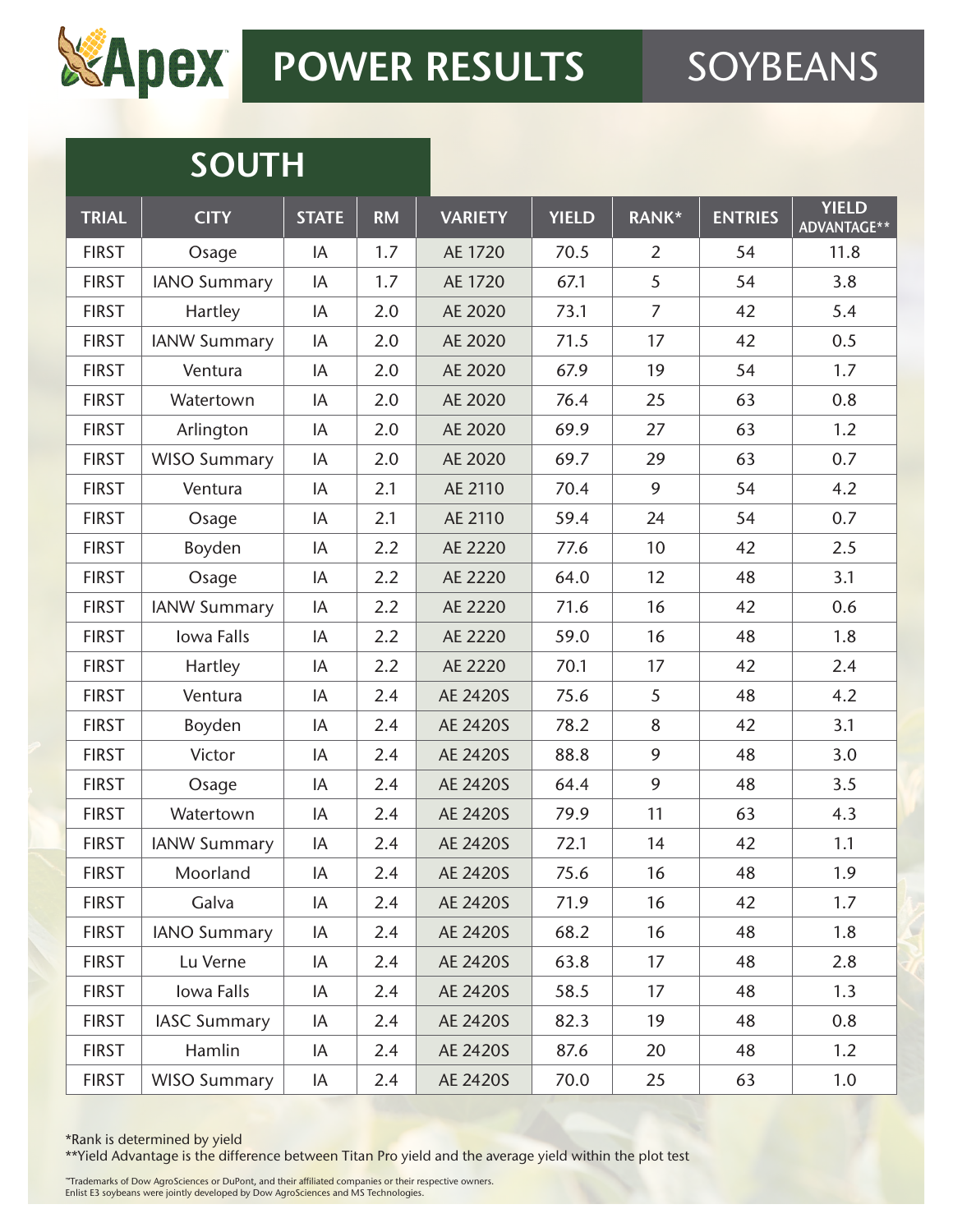

# **SOUTH**

| <b>TRIAL</b> | <b>CITY</b>         | <b>STATE</b> | <b>RM</b> | <b>VARIETY</b> | <b>YIELD</b> | RANK*          | <b>ENTRIES</b> | <b>YIELD</b><br>ADVANTAGE** |
|--------------|---------------------|--------------|-----------|----------------|--------------|----------------|----------------|-----------------------------|
| <b>FIRST</b> | Hamlin              | IA           | 2.6       | AE 2610        | 93.2         | 3              | 48             | 6.8                         |
| <b>FIRST</b> | Nevada              | IA           | 2.6       | AE 2610        | 79.2         | 18             | 48             | 1.2                         |
| <b>FIRST</b> | <b>IASC Summary</b> | IA           | 2.6       | AE 2610        | 82.2         | 21             | 48             | 0.7                         |
| <b>FIRST</b> | Laurens             | IA           | 2.8       | AE 2800        | 75.6         | 12             | 48             | 2.8                         |
| <b>FIRST</b> | <b>IANC Summary</b> | IA           | 2.8       | AE 2800        | 67.7         | 13             | 48             | 1.7                         |
| <b>FIRST</b> | Iowa Falls          | IA           | 2.8       | AE 2800        | 60.2         | 16             | 48             | 3.3                         |
| <b>FIRST</b> | Moorland            | IA           | 2.8       | AE 2800        | 74.9         | 20             | 48             | 0.5                         |
| <b>FIRST</b> | Victor              | IA           | 2.9       | AE 2920        | 97.6         | 2              | 48             | 11.2                        |
| <b>FIRST</b> | Winterset           | IA           | 2.9       | AE 2920        | 76.0         | 5              | 30             | 5.3                         |
| <b>FIRST</b> | <b>IANC Summary</b> | IA           | 2.9       | AE 2920        | 69.0         | 5              | 48             | 3.0                         |
| <b>FIRST</b> | Laurens             | IA           | 2.9       | AE 2920        | 76.5         | 9              | 48             | 3.7                         |
| <b>FIRST</b> | <b>IASC Summary</b> | IA           | 2.9       | AE 2920        | 85.0         | 10             | 48             | 3.8                         |
| <b>FIRST</b> | <b>Central City</b> | IA           | 2.9       | AE 2920        | 81.7         | 10             | 48             | 5.8                         |
| <b>FIRST</b> | Waterloo            | IA           | 2.9       | AE 2920        | 63.6         | 10             | 48             | 3.6                         |
| <b>FIRST</b> | Washington          | IA           | 2.9       | AE 2920        | 74.5         | 14             | 30             | 0.9                         |
| <b>FIRST</b> | Iowa Falls          | IA           | 2.9       | AE 2920        | 60.6         | 14             | 48             | 3.7                         |
| <b>FIRST</b> | Moorland            | IA           | 2.9       | AE 2920        | 75.4         | 18             | 48             | 1.0                         |
| <b>FIRST</b> | Nevada              | IA           | 2.9       | AE 2920        | 80.4         | 19             | 48             | 2.2                         |
| <b>FIRST</b> | <b>IASC Summary</b> | IA           | 3.2       | AE 3220        | 88.5         | $\mathbf{1}$   | 48             | 7.3                         |
| <b>FIRST</b> | Winterset           | IA           | 3.2       | AE 3220        | 77.1         | $\mathbf{1}$   | 45             | 8.4                         |
| <b>FIRST</b> | Hamlin              | IA           | 3.2       | AE 3220        | 94.1         | $\overline{2}$ | 48             | 10.0                        |
| <b>FIRST</b> | Nevada              | IA           | 3.2       | AE 3220        | 90.1         | $\overline{2}$ | 48             | 11.9                        |
| <b>FIRST</b> | Victor              | IA           | 3.2       | AE 3220        | 92.2         | 8              | 48             | 5.8                         |
| <b>FIRST</b> | <b>IASO Summary</b> | IA           | 3.2       | AE 3220        | 76.2         | 9              | 45             | 2.2                         |
| <b>FIRST</b> | Washington          | IA           | 3.2       | AE 3220        | 79.3         | 10             | 45             | 4.0                         |
| <b>FIRST</b> | <b>Central City</b> | IA           | 3.2       | AE 3220        | 77.4         | 19             | 48             | 1.5                         |
| <b>FIRST</b> | Cambria             | IA           | 3.4       | AE 3420        | 84.5         | 1              | 45             | 6.4                         |
| <b>FIRST</b> | Winterset           | IA           | 3.4       | AE 3420        | 69.6         | 19             | 45             | 0.9                         |
| <b>FIRST</b> | <b>IASO Summary</b> | IA           | 3.4       | AE 3420        | 74.4         | 23             | 45             | 0.4                         |

\*Rank is determined by yield

\*\*Yield Advantage is the difference between Titan Pro yield and the average yield within the plot test